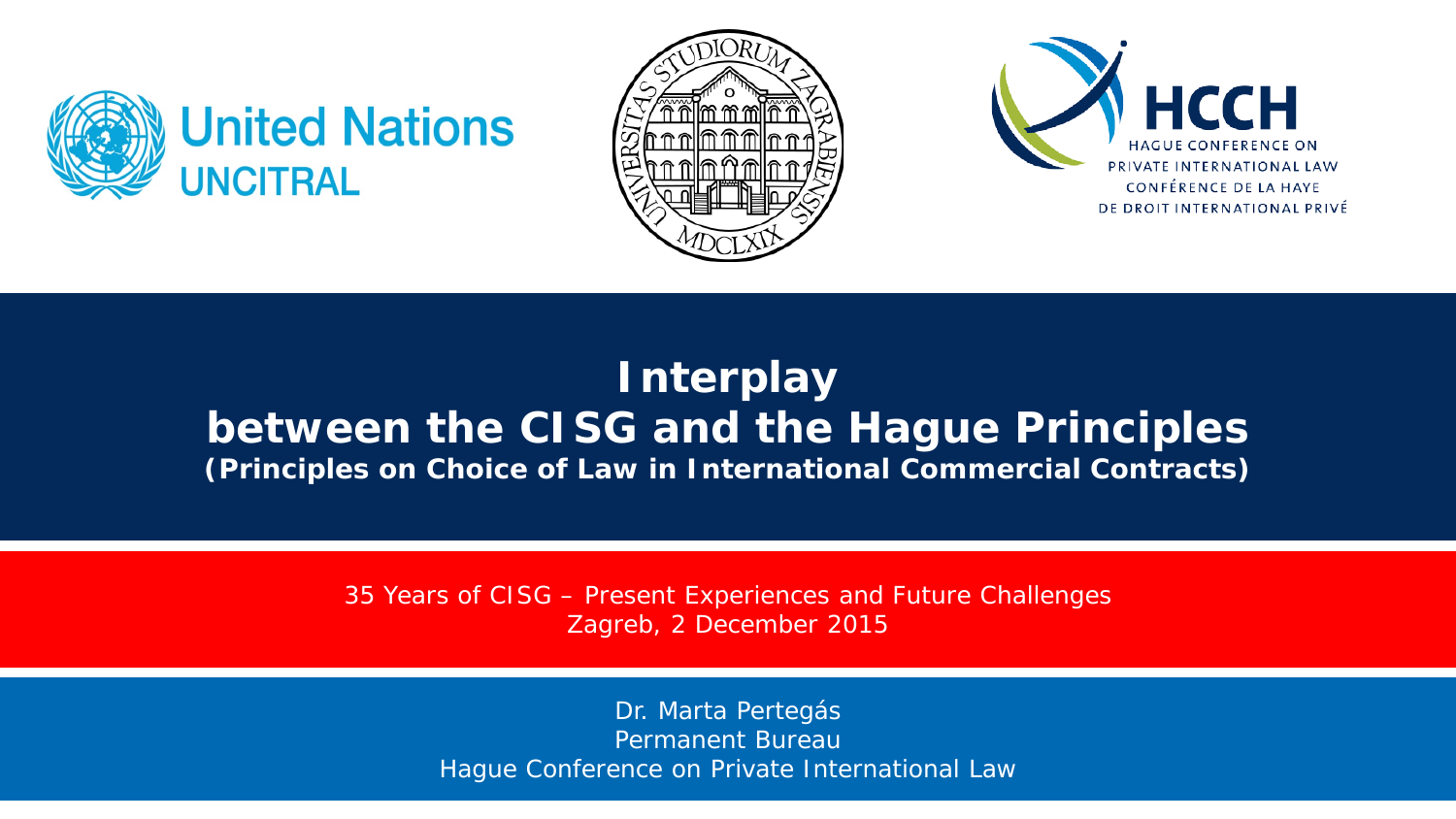### **Overview**

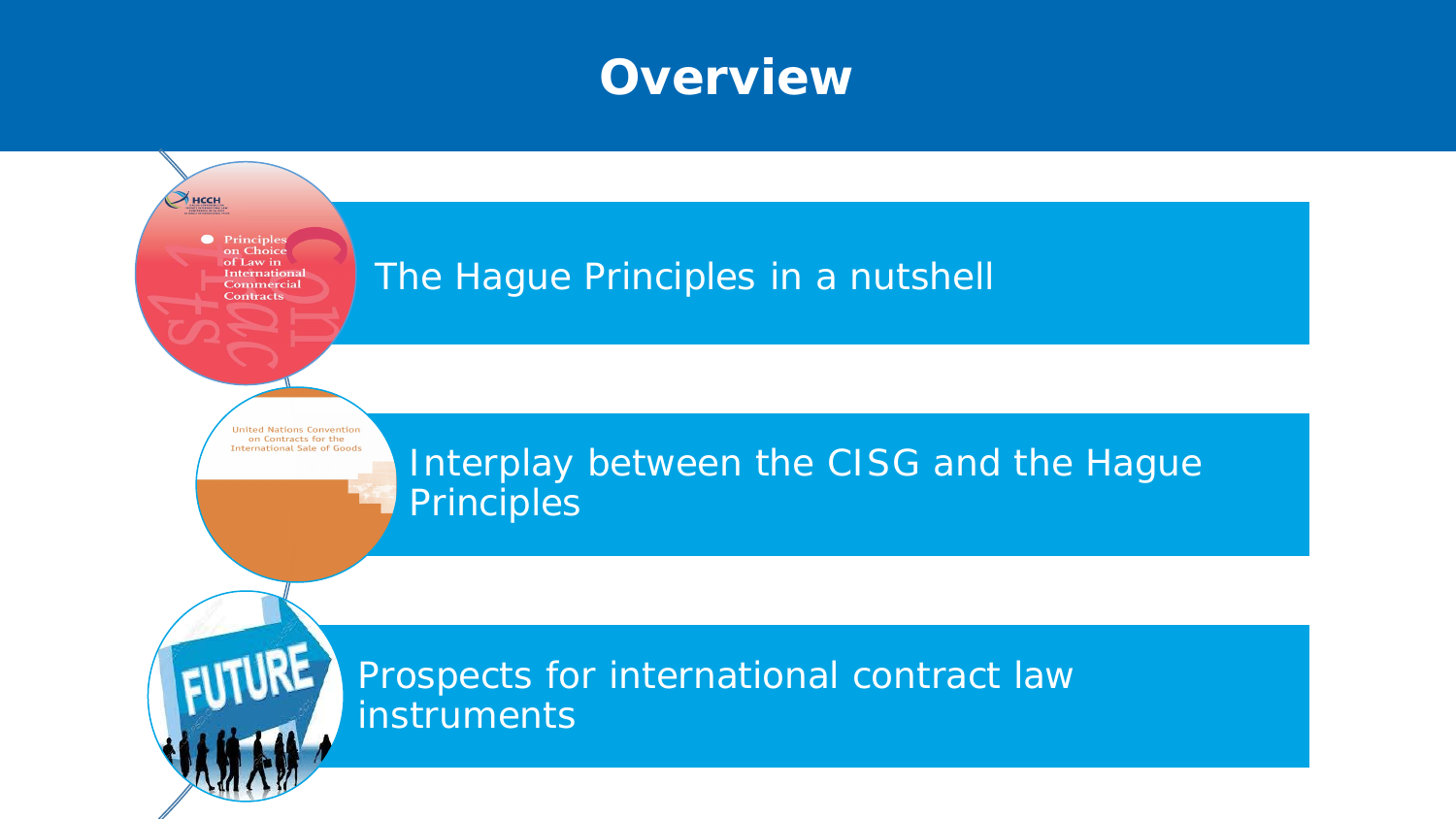# **The Hague Principles…**

In a III d TIII - Were formally approved on **19 March 2015**<br>Nutshell - Are the first **soft law normative** instrument developed by the HCCH - Promote **party autonomy** - with balanced limitations - Have been endorsed by **UNCITRAL** and supported by **ICC** (and already implemented in Paraguay) To be used by Law and policy makers Decision makers Parties and lawyers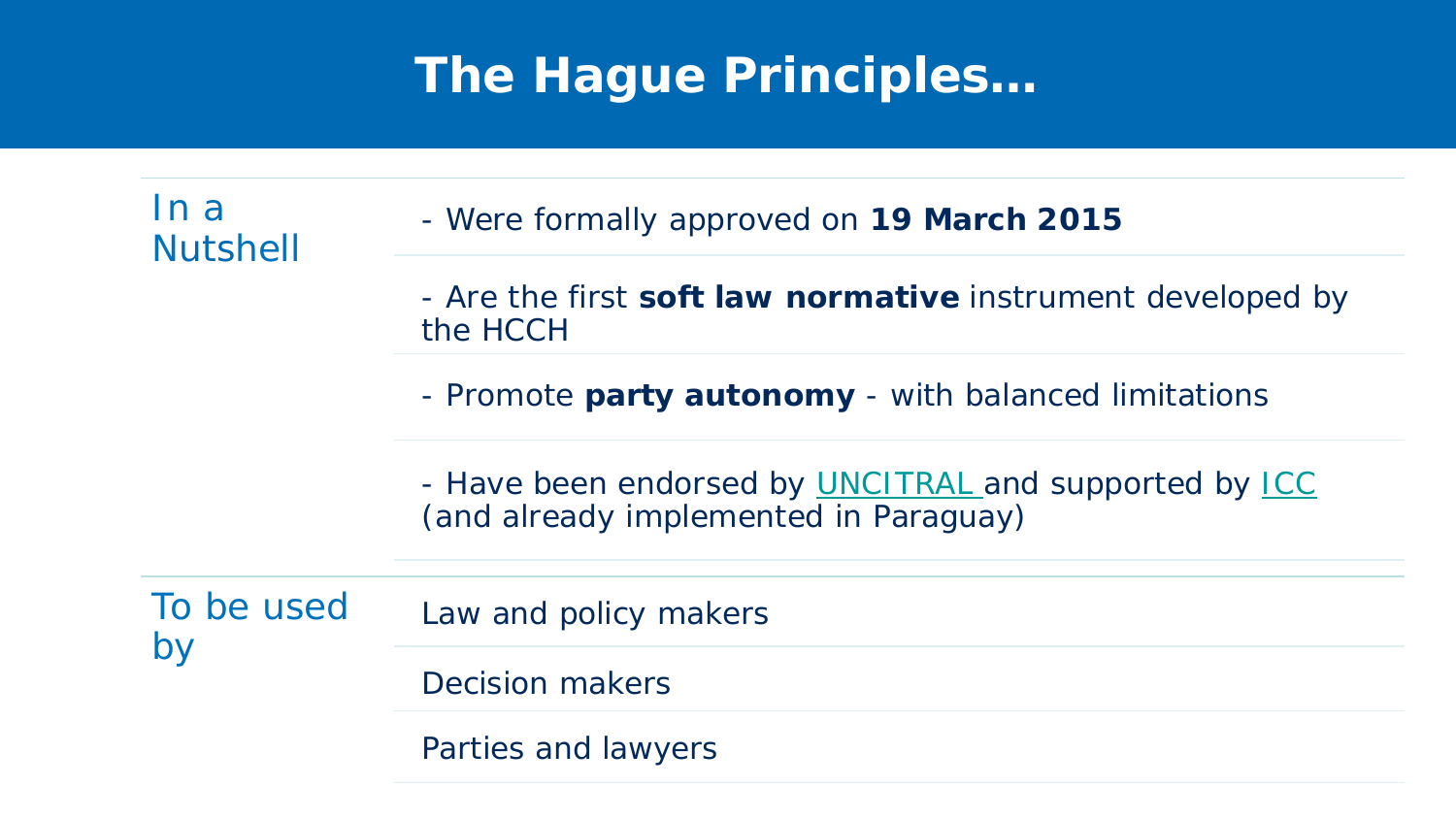# **The Hague Principles (cont'd)**

Scope **International contracts** 

**Commercial contracts** (excluding consumer and employment contracts)

Provide rules only for situations where the parties have made a **choice of law** (express or tacit) by **agreement**

(Applicable law in the absence of a choice **not** covered by the Hague Principles)

Key novelties "**Non-State**" law as chosen law

Consent and **Battle of Forms**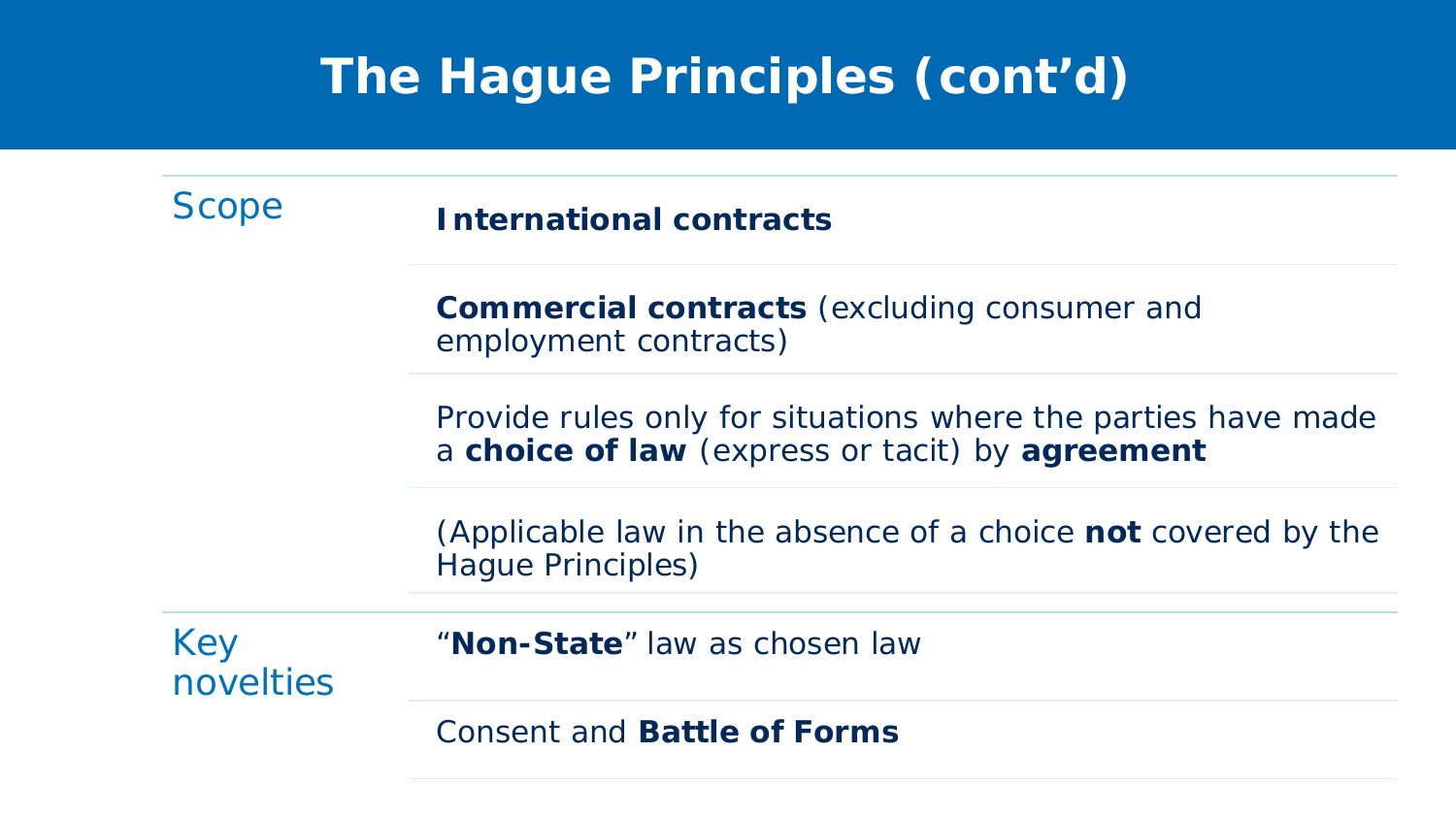# **The CISG and the Hague Principles: synergies?**

|                                                                         | <b>CISG</b>           | <b>Hague Principles</b>   |
|-------------------------------------------------------------------------|-----------------------|---------------------------|
| <b>Nature</b>                                                           | Convention            | Soft law instrument       |
| Sector                                                                  | Substantive sales law | Private International law |
| Development                                                             | 35 years              | 0 year                    |
| With the same goal:<br>Promoting the development of international trade |                       |                           |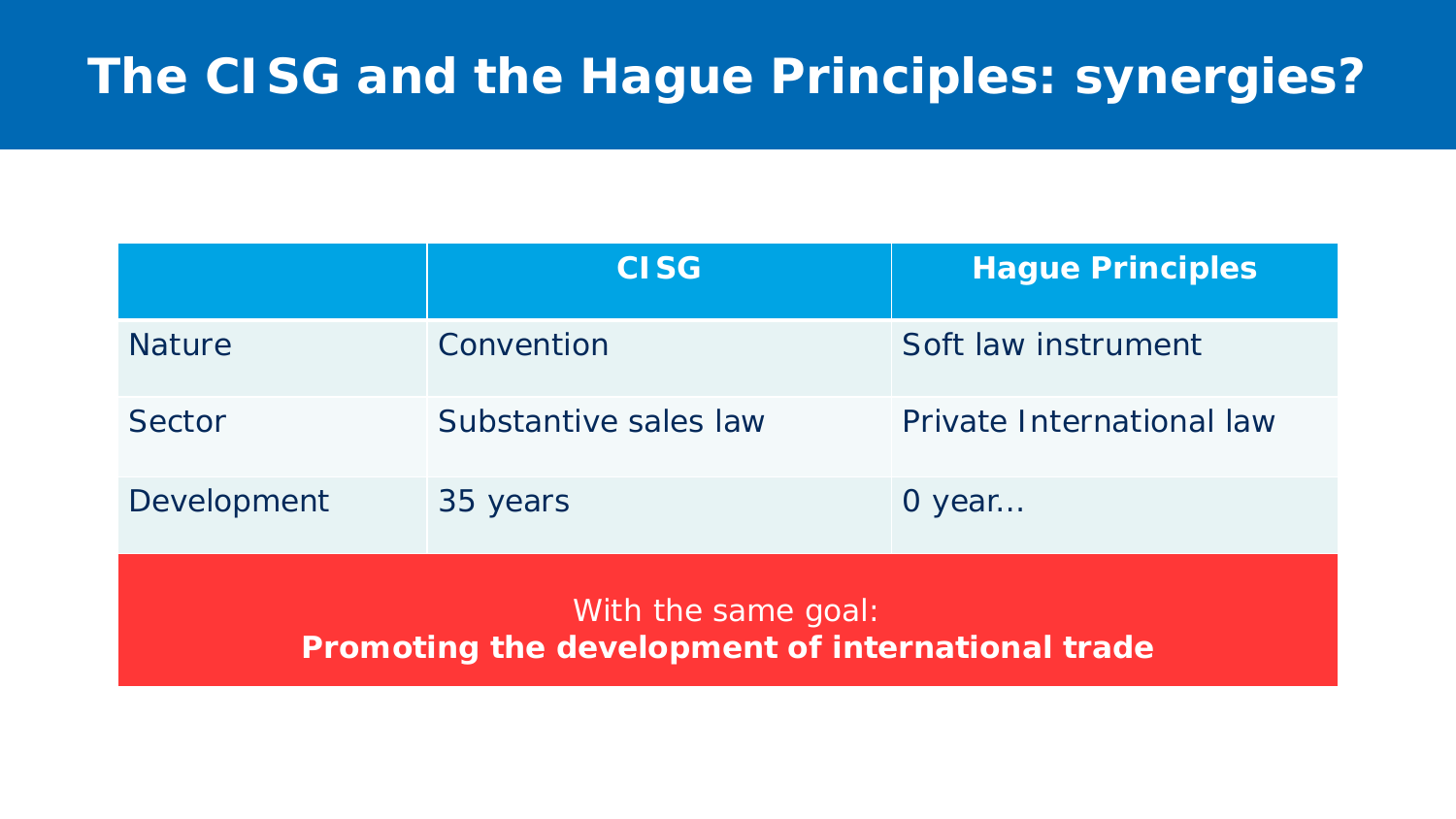

#### **Both key features of the Hague Principles and the CISG**

1. Choosing the CISG as "non-State law"

2. Battle of forms is only addressed from a choice of law perspective : possible impact on the applicability of the CISG) > see paras. 6.23 *et seq* of the Commentary on the Hague Principles.

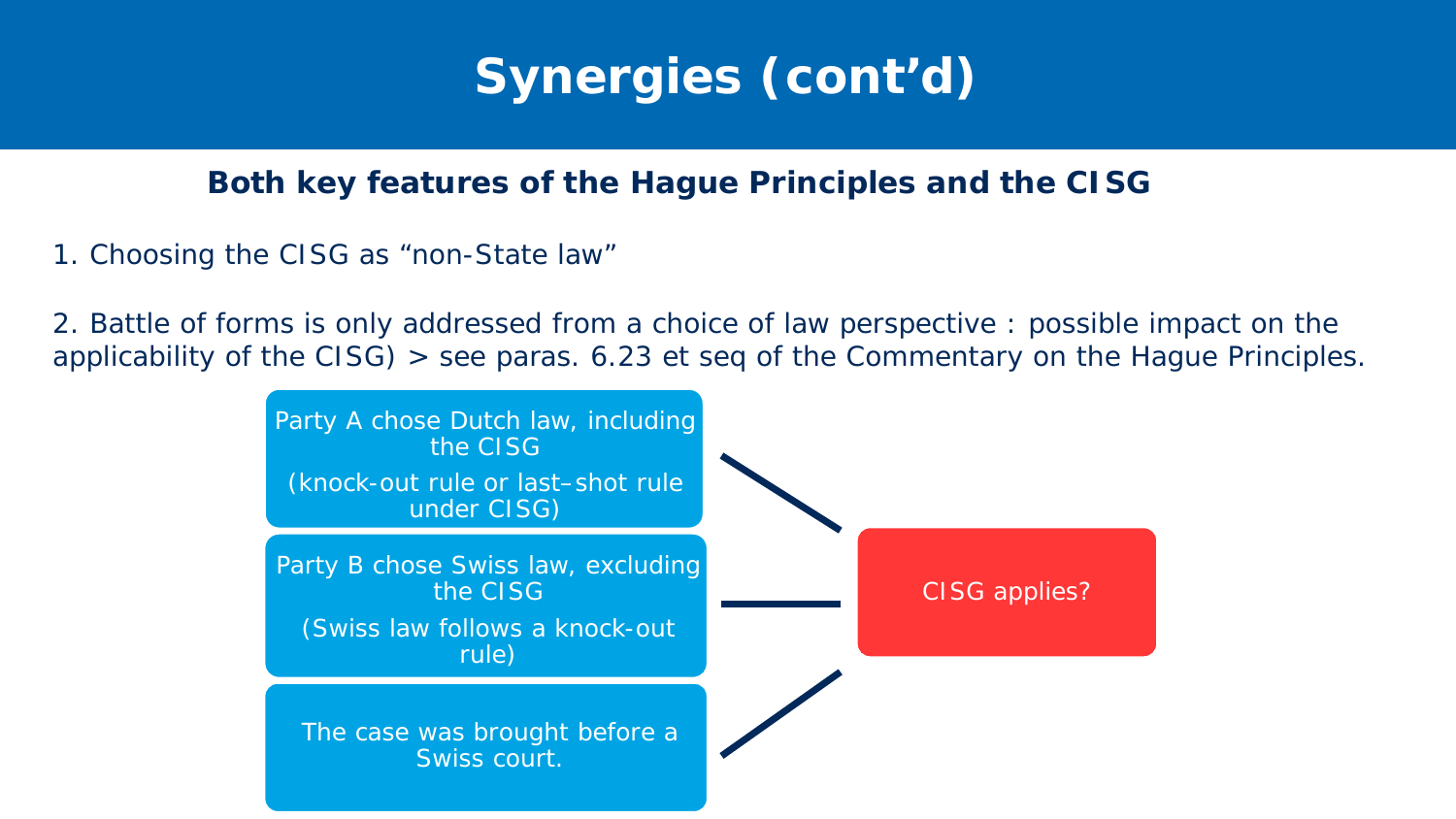# **Prospects of international contract law**

**The Hague Principles**: a welcome complement to consolidated sources of international contract law such as the CISG and the UNIDROIT Principles?



- More legal certainty and predictability in international contractual transactions and more party autonomy
- Filling in gaps left by other international contract law instruments
- Joint efforts to raise awareness about instruments and their complementarity
- Long-term goal: promoting and advancing the rule of law – influencing (reform of) national law regimes